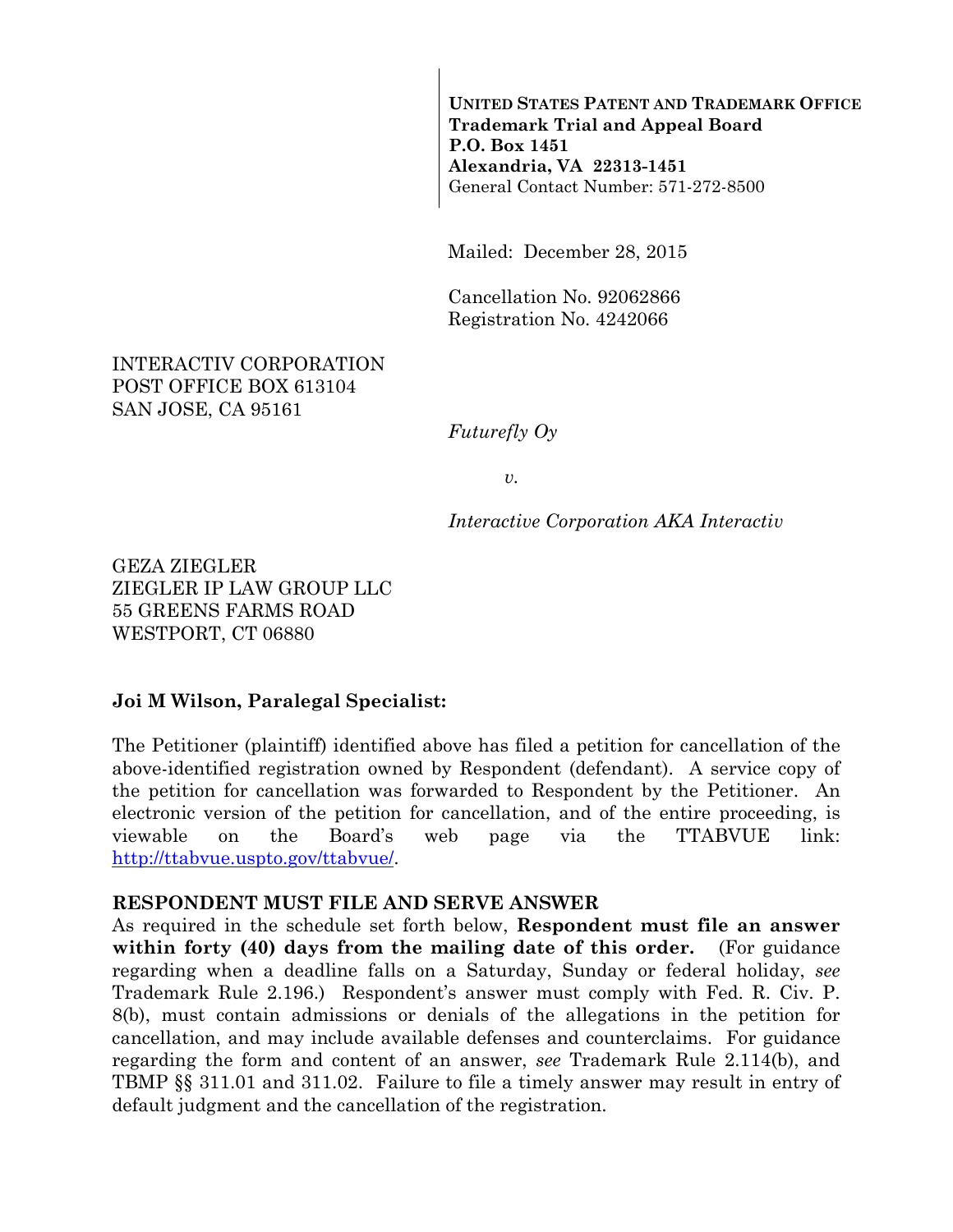#### **SERVICE OF ANSWER AND OF ALL FILINGS**

The answer, and **all** other filings in this proceeding, **must** be served in a manner specified in Trademark Rule 2.119(b), and **must** include proof of service. For guidance regarding the service and signing of all filings, *see* TBMP §§ 113-113.04. As noted in TBMP § 113.03, proof of service should be in the following certificate of service form:

*I hereby certify that a true and complete copy of the foregoing (insert title of submission) has been served on (insert name of opposing counsel or party) by mailing said copy on (insert date of mailing), via First Class Mail, postage prepaid (or insert other appropriate method of delivery) to: (set out name and address of opposing counsel or party).* 

*Signature\_\_\_\_\_\_\_\_\_\_\_\_\_\_\_\_\_\_\_\_\_\_\_\_\_\_*   $Date$   $\Box$ 

The parties may agree to forward service copies by electronic transmission, *e.g*., email. *See* Trademark Rule 2.119(b) (6) and TBMP §113.04. Pursuant to Trademark Rule 2.119(c), however, five additional days are afforded only to actions taken in response to papers served by first-class mail, "Express Mail," or overnight courier, not by electronic transmission.

### **LEGAL RESOURCES AVAILABLE AT WEB PAGE**

Proceedings will be conducted in accordance with the Trademark Rules of Practice, set forth in Title 37, part 2, of the Code of Federal Regulations.These rules, as well as amendments thereto, the Manual of Procedure (TBMP), information on Accelerated Case Resolution (ACR) and Alternative Dispute Resolution (ADR), and many Frequently Asked Questions, are available on the Board's web page, at: http://www.uspto.gov/trademarks/process/appeal/index.jsp. For a general description of Board proceedings, *see* TBMP §102.03.

### **FILING PAPERS ONLINE**

The link to the Board's electronic filing system, ESTTA (Electronic System for Trademark Trials and Appeals), is at the Board's web page, at:

http://estta.uspto.gov/. The Board **strongly encourages parties to use ESTTA** for all filings. ESTTA provides various electronic filing forms; some may be used as is, and others may require attachments. For technical difficulties with ESTTA, parties may call 571-272-8500. Due to potential technical issues, parties should not wait until the last date of a deadline for filing papers. The Board may decline to consider any untimely filing.

### **PETITIONER'S OBLIGATION IF SERVICE IS INEFFECTIVE**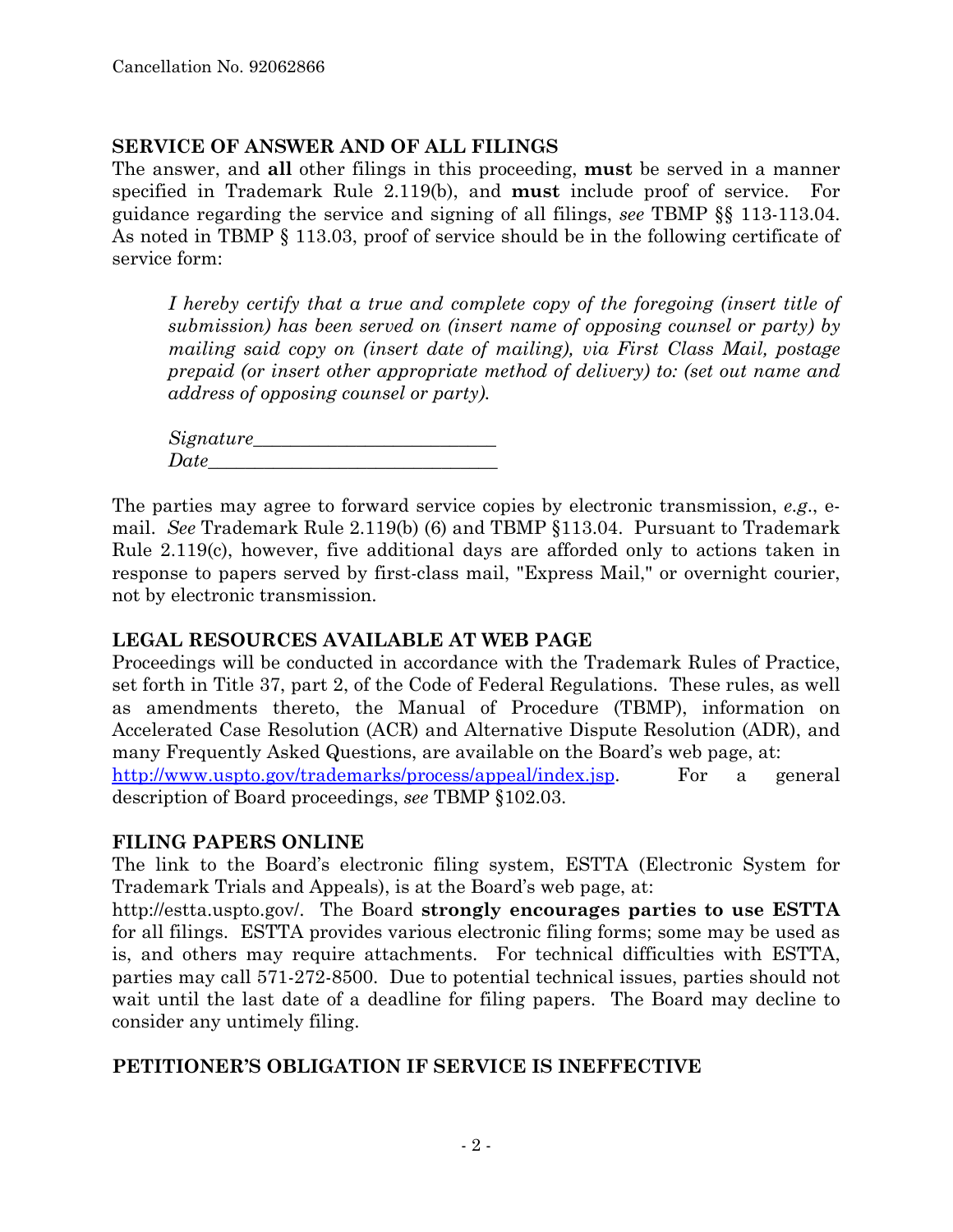If a service copy of the petition for cancellation is returned to Petitioner as undeliverable or Petitioner otherwise becomes aware that service has been ineffective, Petitioner must notify the Board in writing within ten (10) days of receipt of the returned copy. Notification to the Board may be provided by any means available for filing papers with the Board, but preferably should be provided **by written notice filed through ESTTA**. For guidance regarding notice of ineffective service, *see* Trademark Rule 2.111(b) and TBMP § 309.02(c) (2).

While Petitioner is under no obligation to search for current correspondence address information for, or investigate the whereabouts of, any Respondent Petitioner is unable to serve, if Petitioner knows of any new address information for the Respondent, Petitioner must report the address to the Board. If a Petitioner notifies the Board that a service copy sent to a Respondent was returned or not delivered, including any case in which the notification includes a new address for the Respondent discovered by or reported to Petitioner, the Board will give notice under Trademark Rule 2.118.

### **FORMAT FOR ALL FILINGS**

Trademark Rule 2.126 sets forth the required form and format for all filings. The Board may **decline to consider** any filing that does not comply with this rule, including, but not limited to motions, briefs, exhibits and deposition transcripts.

#### **CONFERENCE, DISCOVERY, DISCLOSURE AND TRIAL SCHEDULE**

| Time to Answer                          | 2/6/2016   |
|-----------------------------------------|------------|
| Deadline for Discovery Conference       | 3/7/2016   |
| Discovery Opens                         | 3/7/2016   |
| Initial Disclosures Due                 | 4/6/2016   |
| <b>Expert Disclosures Due</b>           | 8/4/2016   |
| Discovery Closes                        | 9/3/2016   |
| <b>Plaintiff's Pretrial Disclosures</b> | 10/18/2016 |
| Plaintiff's 30-day Trial Period Ends    | 12/2/2016  |
| Defendant's Pretrial Disclosures        | 12/17/2016 |
| Defendant's 30-day Trial Period Ends    | 1/31/2017  |
| Plaintiff's Rebuttal Disclosures        | 2/15/2017  |
| Plaintiff's 15-day Rebuttal Period Ends | 3/17/2017  |

### **PARTIES ARE REQUIRED TO HOLD DISCOVERY CONFERENCE**

As noted in the schedule above, the parties are required to schedule and to participate with each other in a discovery conference by the deadline in the schedule. For guidance, s*ee* Fed. R. Civ. P. 26(f), Trademark Rule 2.120(a) (2), and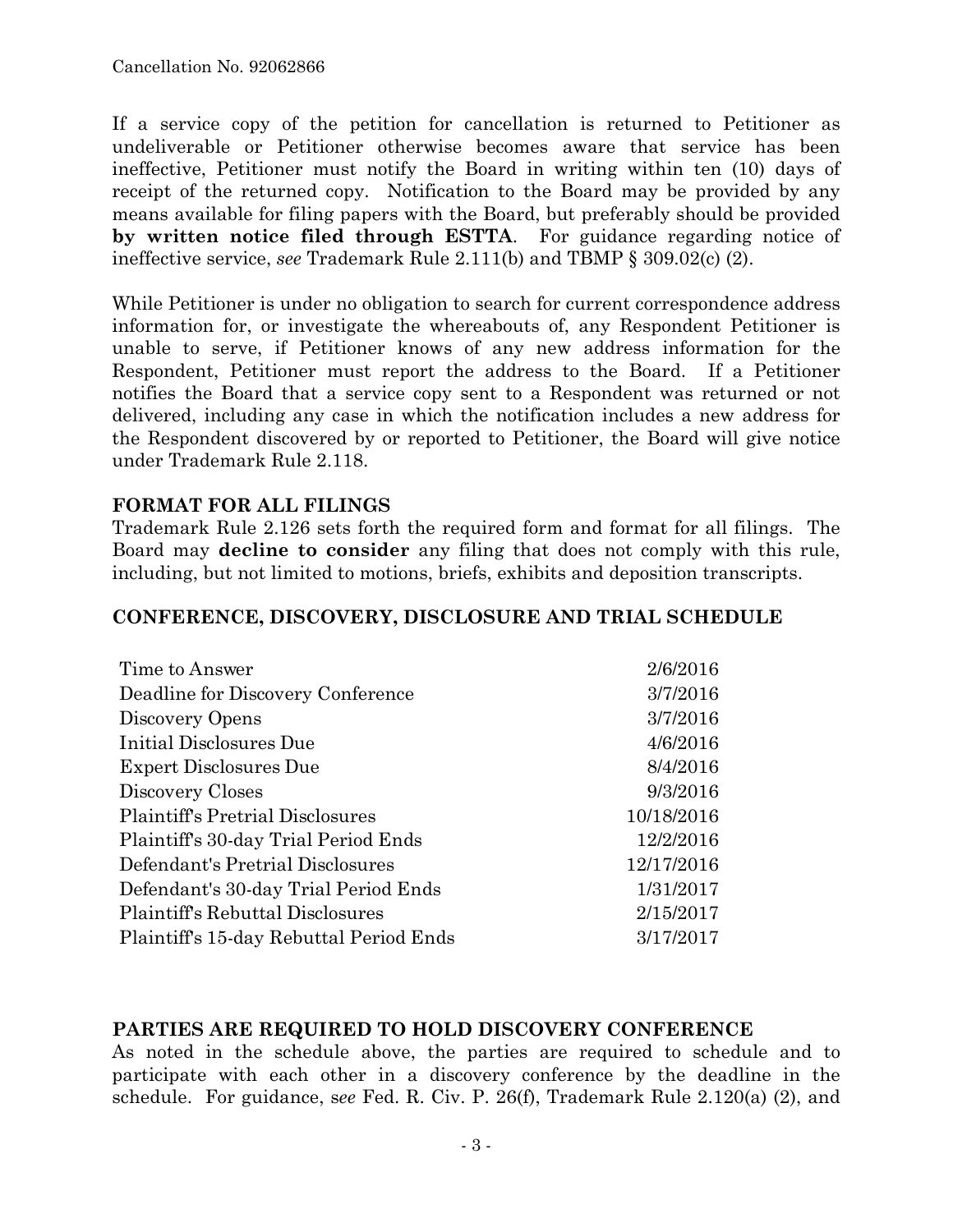TBMP § 401.01. In the conference, the parties are required to discuss (1) the nature of and basis for their respective claims and defenses, (2) the possibility of settling or at least narrowing the scope of claims or defenses, and (3) arrangements for disclosures, discovery and introduction of evidence at trial, if the parties are unable to settle at this time.

Discussion of amendments of otherwise prescribed procedures can include limitations on disclosures and/or discovery, willingness to stipulate to facts, and willingness to stipulate to more efficient options for introducing at trial information or materials obtained through disclosures or discovery.

The parties must hold the conference in person, by telephone, or by any means on which they agree. A Board interlocutory attorney or administrative trademark judge will participate in the conference, upon request of any party, provided that such request is made no later than ten (10) days prior to the conference deadline. *See* Trademark Rule 2.120(a) (2). A request for Board participation must be made either through an ESTTA filing, or by telephone call to the assigned interlocutory attorney whose name is on the TTABVUE record for this proceeding. A party should request Board participation only after the parties have agreed on possible dates and times for the conference. A conference with the participation of a Board attorney will be by telephone, and the parties shall place the call at the agreed date and time, in the absence of other arrangements made with the Board attorney.

# **PROTECTIVE ORDER FOR CONFIDENTIAL INFORMATION**

The Board's Standard Protective Order is applicable, and is available at: http://www.uspto.gov/trademarks/process/appeal/guidelines/stndagmnt.jsp. During their conference, the parties should discuss whether they agree to supplement or amend the standard order, or substitute a protective agreement of their choosing, subject to approval by the Board. *See* Trademark Rule 2.116(g) and TBMP § 412. The standard order does not automatically protect a party's confidential information and its provisions for the designation of confidential information must be utilized as needed by the parties.

# **ACCELERATED CASE RESOLUTION**

During their conference, the parties should discuss whether they wish to seek mediation or arbitration, and whether they can stipulate to follow the Board's Accelerated Case Resolution (ACR) process for a more efficient and economical means of obtaining the Board's determination of the proceeding. For guidance regarding ACR, *see* TBMP § 528. Detailed information on ACR, and examples of ACR cases and suggestions, are available at the Board's webpage, at: http://www.uspto.gov/trademarks/process/appeal/index.jsp.

# **DISCOVERY AND INTERLOCUTORY PROCEDURES**